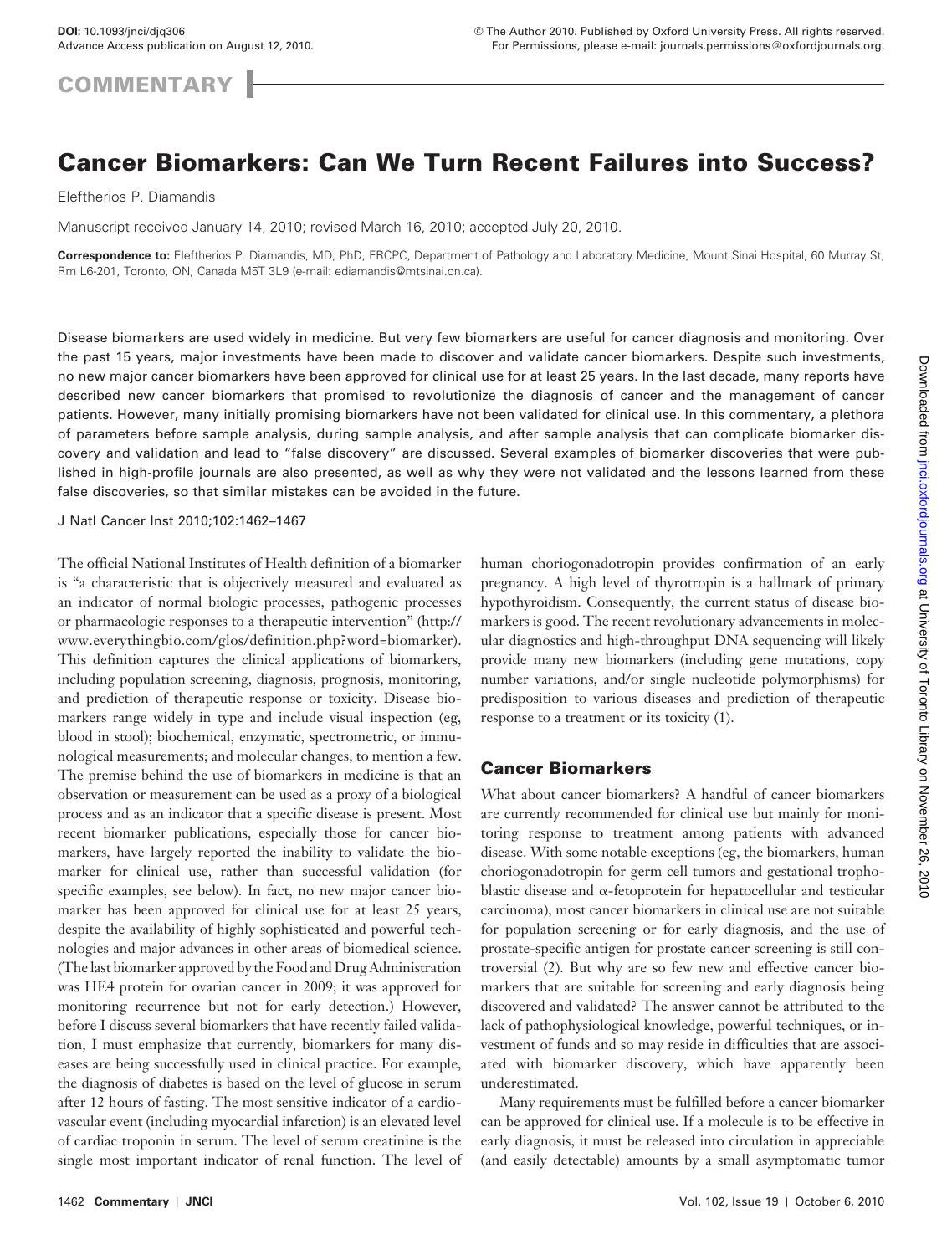(or its microenvironment), a requirement that could be considered an oxymoron. This requirement may explain why many cancer biomarkers detect disease relatively well among patients with latestage disease but detect disease poorly among patients with early-stage disease or not at all among patients with asymptomatic disease. Another requirement is that the biomarker should be highly specific for the tissue of origin because if other tissues also produce this biomarker, then its background level in normal healthy individuals will likely be high. Thus, the tumor must produce levels of the marker that are substantially higher than background, a requirement that will probably require larger tumors. Another caveat for non–tissue specific biomarkers is that, if the level of a biomarker is affected by a noncancer disease, then its utility for cancer detection may also be compromised. Prostatespecific antigen is an example of such a biomarker; it is well established that prostate-specific antigen is elevated in benign prostatic hyperplasia (resulting from an enlarged prostate) and prostatitis (resulting from inflammation). To date, with the possible exception of posttranslational modifications (eg, pancreatic ribonuclease in pancreatic adenocarcinoma and kallikrein 6 in ovarian cancer), very few, if any, molecules have been identified that are expressed only by a cancer tissue but not by the corresponding normal tissue.

Problems can develop at many stages of biomarker discovery and validation that contribute to the short life span of many "newly discovered" biomarkers. These problems can occur during preanalytical, analytical, and postanalytical phases of cancer biomarker discovery and validation. The preanalytical phase includes aspects that may play a role before sample analysis (such as sample collection). The analytical phase includes aspects of the assay (such as its specificity and sensitivity). The postanalytical phase includes aspects that may play a role after sample analysis (such as data interpretation). In the preanalytical phase, it is important to examine whether various individual characteristics (eg, patient age, diet, sex, ethnicity, lifestyle, drugs, or exercise) and/or storage of tissue samples could independently affect biomarker levels. In addition, a molecule in circulation may be quickly cleared by the kidneys or the liver, captured by other serum molecules, or degraded by serum proteases. After sample collection, the marker could be released by blood cells (eg, red cells or eosinophils) during clotting or centrifugation, altering the originally present concentration. In the analytical phase, a quantitative and validated analytical method must be available that is highly specific, sensitive, and precise to avoid introducing measurement biases (ie, that over- or underestimation of the true concentration) or artifacts. A sufficiently large number of high-quality tissue samples should be available for validation so that any statistically significant results can be unambiguously identified. Finally, in the postanalytical phase, sound data interpretation is essential so that the findings can be generalized to other series of specimens or the general population.

Press releases and news conferences that immediately accompany publication of a high-profile biomarker generate high expectations about the new biomarker. However, media ignores reports that the biomarker failed to be validated for clinical use. Consequently, the general public receives skewed information about the biomarker.

Careful validation in independent datasets by independent investigators and publication of the findings are probably the best way to identify a good biomarker. In 2001, Pepe et al. (3) described

five phases of biomarker development that were based on published evidence. My group has used these five phases to classify cancer biomarkers as we prepare clinical guidelines for use of tumor markers (4–7), under the sponsorship of The National Academy of Clinical Biochemistry of USA. Guidelines for the clinical use of tumor markers have also been issued by other organizations, including the American Society for Clinical Oncology. Such guidelines are very useful because they use published evidence or expert opinion to specify the clinical utility of a biomarker. Biomarkers that have recently been discovered (and for which much published evidence does not exist) can be most effectively assessed in several blinded and independent validation studies. The Early Detection Research Network of the National Cancer Institute (http://edrn.nci.nih/gov/) is an organization that supports collaborative efforts for the discovery and validation of cancer biomarkers that are primarily suited for early detection but may also be useful in diagnostic, prognostic, predictive, and monitoring applications. An indication of difficulty in the discovery and validation of clinically useful cancer biomarkers is the fact that Early Detection Research Network has invested hundreds of millions of dollars since its inception approximately 10 years ago searching for new biomarkers, but to my knowledge, none of the new biomarkers discovered by investigators in the Early Detection Research Network has been approved for clinical use. This observation underlines the facts that adequate funding is available for the discovery and validation of biomarkers and that a highly competent group of international investigators participate in the Early Detection Research Network. Many other organizations heavily fund cancer biomarker and translational cancer research investigations, so the cause of recent failures in cancer biomarker discovery and validation is not either shortage of funds or lack of effort.

In 2009, the Early Detection Research Network began a hallmark study to validate a large number of candidate ovarian cancer biomarkers, individually and in panels, by using a phase III blinded design and high-quality clinical samples from the Prostate, Lung, Colorectal, and Ovarian Cancer study (8). Below, I have used publicly released results from this study (8) and from a few high-profile articles on cancer biomarkers that subsequently failed validation to illustrate why I believe that these "successes" soon became "failures."

In addition to independent validation, promotion of scientific discussions and debates on newly discovered cancer biomarkers at conferences and in journals may accelerate the determination of whether a new biomarker has the potential for clinical utility. This procedure could ensure that valuable resources (time and money) are invested appropriately and promptly or directed instead to other projects. A highly useful online forum, BioMed Critical Commentary (www.bm-cc.org), posts opinions on published papers in biomedical sciences, including cancer biomarkers. This process may assist researchers to quickly identify opposing opinions on published biomarkers. As Ransohoff (9) has pointed out, deficiencies in study design are a major reason for the biomarkers to encounter difficulties during their discovery and validation.

# Problematic Cancer Biomarkers

Below, I discuss a few examples of highly publicized "breakthrough" cancer biomarkers that subsequently could not be validated. Close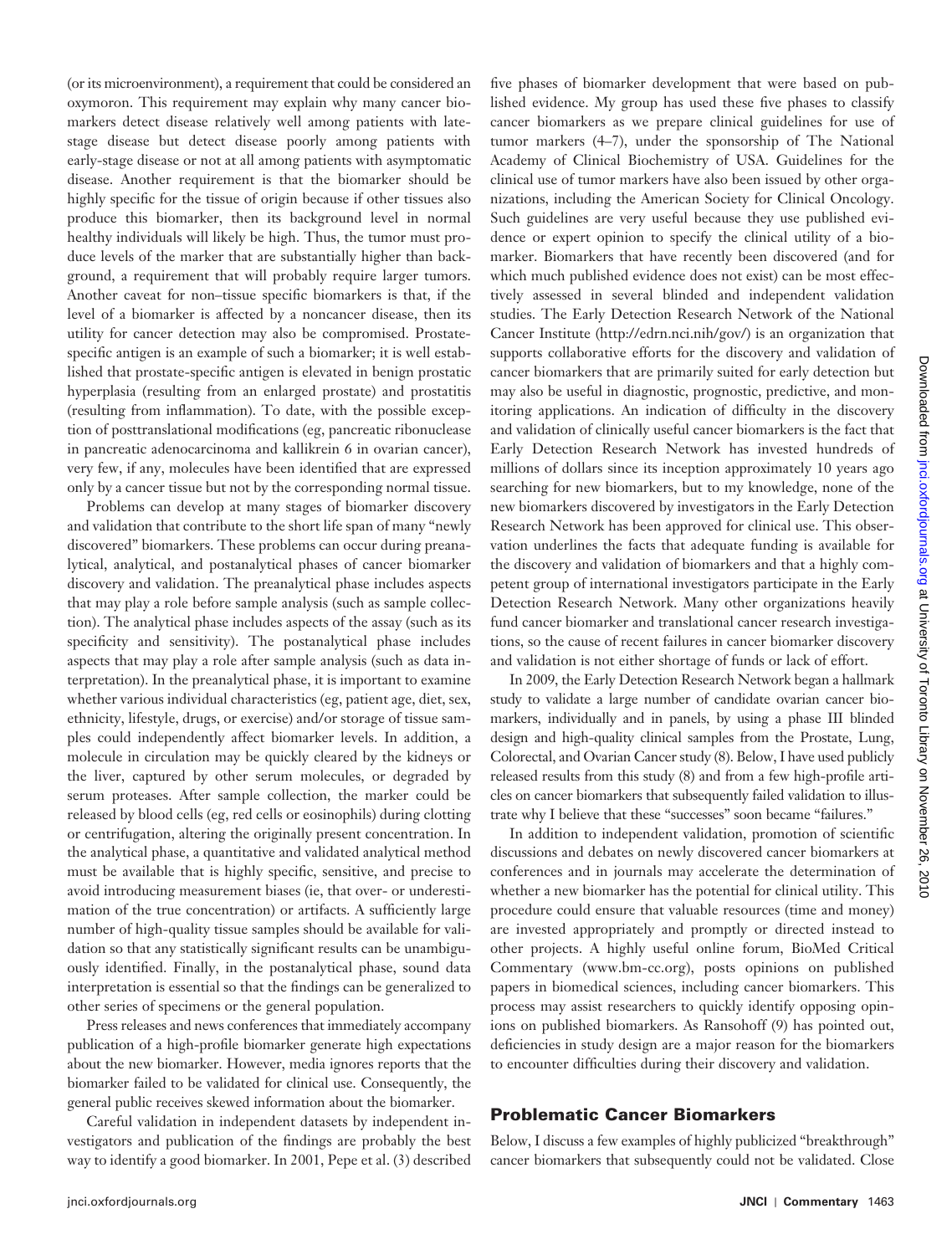examination of these and other examples, not included, may elucidate the problems with other biomarkers, so that the same mistakes can be avoided in the future. A related issue that is relevant to the discussion below is whether deficiencies in such papers can be identified during the review process so that flawed studies are not published. Obviously, many deficient papers are indeed rejected by peer review, but it would be unrealistic to expect that all would be identified. There are many reasons for this problem, including 1) reviewers and editors do not have access to the primary data or their interpretation, and they do not know whether authors engaged in frequently used practices of selective (favorable) reporting (also known as "cherry-picking"); 2) careful patient selection is crucial and, frequently, this issue is not addressed in detail in the published manuscript or its online supplementary information; 3) the bioinformatic analysis may suffer from overfitting, which means selectively using the statistical procedures and sample groups that will produce the most favorable results; 4) analytical issues such as use of a nonspecific assay may produce seemingly spectacular results, which do not represent the actual concentration of the biomarker in the sample; and/or 5) reviewers may provide less negative critiques of papers from a successful and highly reputable group or investigators. We are thus bound to continue seeing seemingly spectacular advances that cannot be subsequently validated by independent investigators or organizations using different sample sets.

#### **Nuclear Magnetic Resonance of Serum for Cancer Diagnosis**

**Description.** In 1986, Fossel et al. (10) published a method for detecting malignant tumors by proton nuclear magnetic resonance of plasma samples. The method was simple and highly effective with sensitivity of approximately 100%. However, when other groups attempted to validate the method, they found a lower sensitivity (46%) and specificity (48%) and determined that the method could not predict whether a person had cancer (11–13). In addition, it was determined that the data used to discriminate between cancer and noncancer groups were associated with plasma lipid composition, particularly triglycerides, and that plasma lipid composition was associated with age, sex, and diet but not with cancer. Because the authors were not aware of these associations, patients in the cancer and noncancer groups were not matched for lipid composition, age, sex, and diet, and so the results were biased. During the validation analyses, case patients and control subjects were matched for age and sex, and it was found that cancer and noncancer groups could not be distinguished by nuclear magnetic resonance analysis alone (11–13).

*Lessons Learned.*  This "biomarker" is an example of patient selection bias between the comparison groups. The bias originated from differences in lipid composition, age, sex, and diet.

## **Lysophosphatidic Acid as a Potential Biomarker for Ovarian Carcinoma**

**Description.** In 1998, Xu et al. (14) reported that lysophosphatidic acid is an effective biomarker for ovarian carcinoma. Elevated plasma lysophosphatidic acid levels were detected in 90% of patients with stage I ovarian cancer, in 100% of patients with stage II, III, or IV disease, and in 100% of patients with recurrent

ovarian cancer. The test was also highly effective with other gynecologic cancers (including endometrial and cervical cancer) with a sensitivity of 92%. Lysophosphatidic acid was found to be far superior to CA125, which had a sensitivity of approximately 60% for all patients in their study and of only 22% for those with stage I disease.

Results from that study (14) led to the formation of a company, Atairgin, which invested tens of millions of dollars to validate the test in a multicenter clinical trial in the mid-1990s. Lysophosphatidic acid could not be validated as a biomarker for ovarian cancer, and Atairgin ceased to exist in the mid-2000s. In 2002, Baker et al. (15) published an independent validation of the lysophosphatidic acid test for ovarian cancer and concluded that the level of lysophosphatidic acid could not distinguish case patients with ovarian cancer from control subjects or could not distinguish patients with other gynecologic malignancies from control subjects, thus invalidating lysophosphatidic acid as a cancer diagnostic marker. It was realized that lysophosphatidic acid is a component of many blood cells (eg, eosinophils) and activated platelets that is released into the serum or plasma in an uncontrolled and unpredictable manner (15).

*Lessons Learned.*  Lysophosphatidic acid is a nonspecific marker that is highly affected by small changes in sample collection practices, such as time and speed of centrifugation. The uncontrolled leakage of lysophosphatidic acid from blood cells introduces biases in the results (preanalytical shortcomings) (14).

## **Four- and Six-Parameter Diagnostic Panels for Ovarian Carcinoma**

**Description.** In 2005, Mor et al. (16) reported that a four-analyte panel had a sensitivity of 95% and a specificity of 95% for detection of ovarian cancer. The panel consisted of four markers: leptin (whose level was decreased in cancer patients), prolactin (whose level was increased in cancer patients), osteopontin (whose level was increased in cancer patients), and insulinlike growth factor 2 (whose level was decreased in cancer patients). The high sensitivity of 95% applied also to patients with stage I or II disease. In a subsequent refinement of the test to a six-analyte panel (including the addition of macrophage inhibitory factor and CA125, whose levels are increased in cancer patients), the authors claimed a sensitivity of 95% and a specificity of 99.4% for detection of ovarian cancer (17). There were two problems with these results. First, results from the four-analyte panel were problematic because two of the analytes appeared to decrease in serum from cancer patients (compared with that from control subjects) and, as explained elsewhere, decreases in serum biomarker levels in cancer patients (as opposed to increases) are highly unlikely (18). Second, the two markers that increased in cancer (ie, prolactin and osteopontin) showed highly unexpected sensitivities that exceeded that of CA125, the classical ovarian cancer biomarker. However, in the recent blinded validation analysis of the four-analyte panel by the Early Detection Research Network (8), it was found that, by use of serum samples that were collected less than 6 months from ovarian cancer diagnosis, CA125 alone had a sensitivity of 80%, at 95% specificity. This result is important because it validated the expected performance of the classical ovarian cancer biomarker. In the same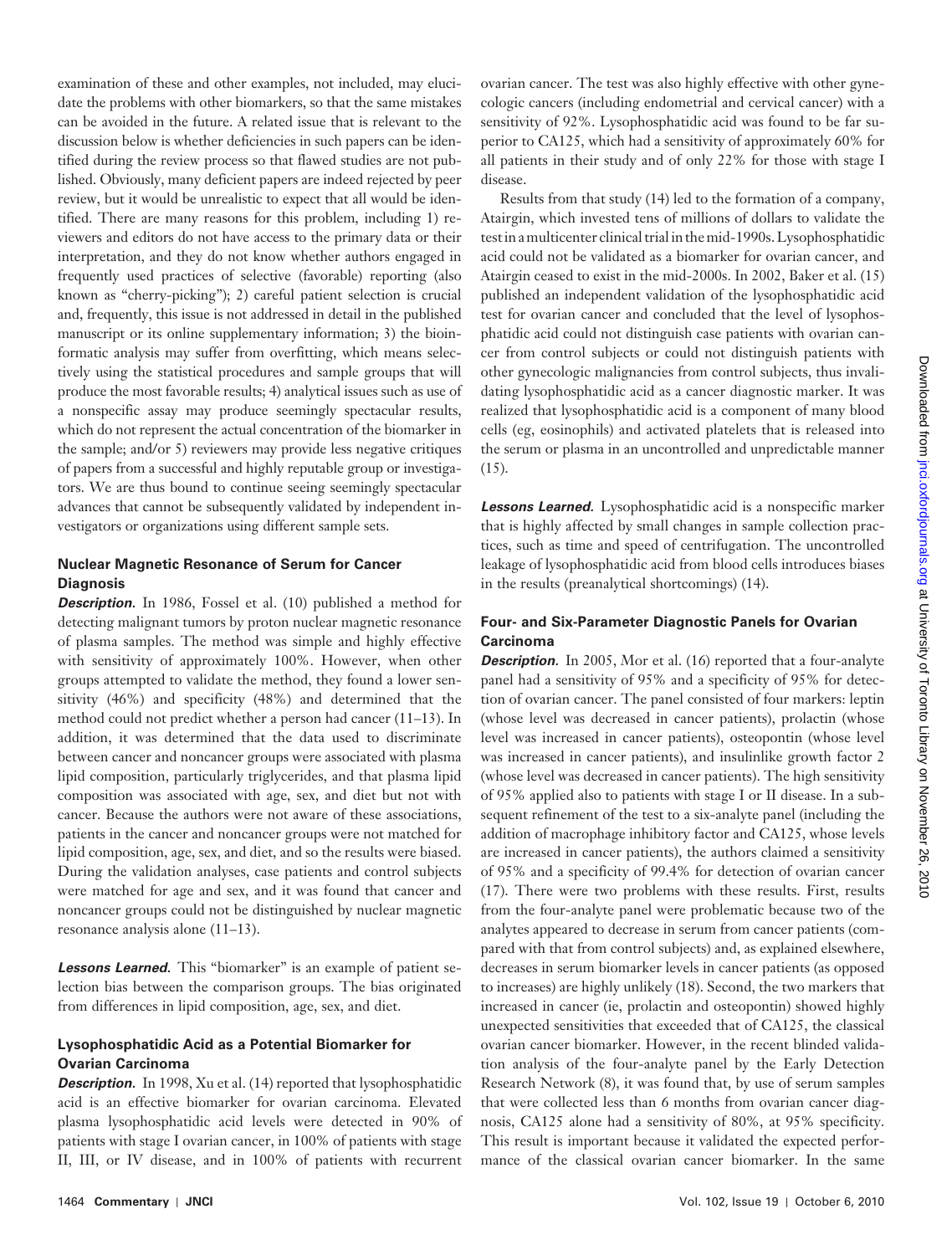analysis, the Early Detection Research Network found the following sensitivities at a 95% specificity for the panel members: 20% sensitivity for macrophage inhibitory factor, 8% for leptin, 8% for prolactin, 16% for osteopontin, and 4% for insulinlike growth factor 2. The six-marker panel had a sensitivity of 52%, which was inferior to that of CA125 alone (a panel member!).

In 2008, McIntosh et al. (19) questioned the efficacy of the sixmember panel by carefully examining the validation design, as described previously (17), and concluded that serious methodological issues may have highly exaggerated the results. Specifically, they noted that in calculating panel performance, the authors violated fundamental principles of statistical analysis when they used combined data (training set and test set) to calculate accuracy. Ideally, only data from the training set should be used to select a classifier and only the test set be used to evaluate the classifier. In addition, case patients and control subjects came from two different sources, which may introduce independent biases that are not related to ovarian cancer but may be related to other factors, including stress, time of blood draw, or time since last meal (19).

*Lessons Learned.*  It is rather premature to draw definitive conclusions on the reasons of failure of the two panels for ovarian cancer. McIntosh et al. (19) suggested inappropriate statistical analysis and possible biases in selection of case patients and control subjects.

#### **Osteopontin as a Biomarker for Ovarian Cancer**

**Description.** In 2002, Kim et al. (20) proposed that osteopontin is a serum biomarker for ovarian carcinoma. At a specificity of 80%, osteopontin had a sensitivity of 80% for early-stage disease and of 85% for late-stage disease. The Early Detection Research Network validation study (8) used the same set of samples for all experiments and concluded, at a 95% specificity, that CA125 had a sensitivity of 80% and that osteopontin had a sensitivity of 16%.

*Lessons Learned.*  The Early Detection Research Network validation study suggested that osteopontin is not an effective biomarker for ovarian carcinoma. More studies will be necessary to uncover the reasons for the large differences between the originally reported and validated sensitivities.

#### **Early Prostate Cancer Antigen-2 as a Biomarker for Prostate Cancer Detection**

**Description.** Early prostate cancer antigen-2 (EPCA-2) is a new putative prostate cancer biomarker that was reported in the original (21) and a subsequent (22) publications to perform better than prostate-specific antigen for diagnosis, prognosis, and monitoring of prostate cancer. However, close examination of the methods used to measure EPCA-2 found major deficiencies, as outlined elsewhere (23,24). These deficiencies included reporting values that were beyond the detection limit of the assay and use of inappropriate agents to "capture" EPCA-2 (ie, use of undiluted serum, instead of, eg, a specific antibody). Other putative biomarkers for colon cancer, which likely suffer from the same methodological shortcomings, have been proposed by the same group (25). Consequently, I concluded (23,24) that the reported results are likely due to artifacts of the analytical methods used. These meth-

odological shortcomings were not addressed by the authors, despite invitation (23). In September 2009, Onconome, the company that sponsored this research for many years, filed a lawsuit against the investigators and their institutions. In response to this lawsuit, the first author of these publications, who had assayed EPCA-2 in the samples in the first article (21), stated that he was the only person to ever get the EPCA-2 assay to work and that it only worked for him once (never before, never since) (26).

*Lessons Learned.*  Methodological artifacts can produce misleadingly "highly promising" data. Before biomarker validation studies are initiated, the analytical method must be carefully evaluated for precision and accuracy.

#### **Proteomic Profiling of Serum by Mass Spectrometry for Ovarian Cancer Diagnosis**

**Description.** In 2002, Petricoin et al. (27) reported a method for early ovarian cancer diagnosis that used mass spectrometry to detect proteomic patterns from serum samples. The reported sensitivities and specificities were approximately 100%, even for serum from patients with early-stage ovarian cancer. This article is the most highly cited research article by these investigators, receiving approximately 256 citations per year and more than 2000 citations since its publication! The outstanding investigators and the high-profile journal that published the data, which was accompanied by a powerful editorial, generated widespread media coverage and optimism that a new era in cancer diagnostics has started. However, soon after this article appeared, I reported methodological shortcomings of this method and questioned its validity (28–30). Subsequently, others have identified bioinformatic artifacts and concluded that the results obtained by Petricoin et al. were further compromised by variations in sample collection and storage, as reviewed (29). Despite the hundreds of seemingly positive publications that used similar approaches for other cancer types, as reviewed (28,29), an independent validation study of this method for prostate cancer diagnosis, sponsored by Early Detection Research Network, has shown zero utility (31).

*Lessons Learned.*  Despite its promise, this method has not yet found its way into clinical practice, 8 years after the original report. The failure can be attributed to shortcomings of the analytical method, bias in sample collection and storage, and the bioinformatic analysis.

#### **Peptidomic Patterns for Cancer Diagnosis**

**Description.** In 2006, Villanueva et al. (32) reported that peptidomic patterns in serum, which had been generated by exoprotease activities and identified by mass spectrometry, could be used for near-perfect diagnosis of various forms of cancer (32). In my analysis of this article, I identified flaws in the method of patient selection (33). Specifically, in the study of prostate cancer, the average age of control subjects was 40 years compared with that of 60 years for case patients, and a large fraction of the control subjects were women, whereas all case patients were men. It is well known that women have no prostate and so do not suffer from prostate cancer. Furthermore, prostate cancer is relatively rare in men aged 40 years or younger. Consequently, case patients and control subjects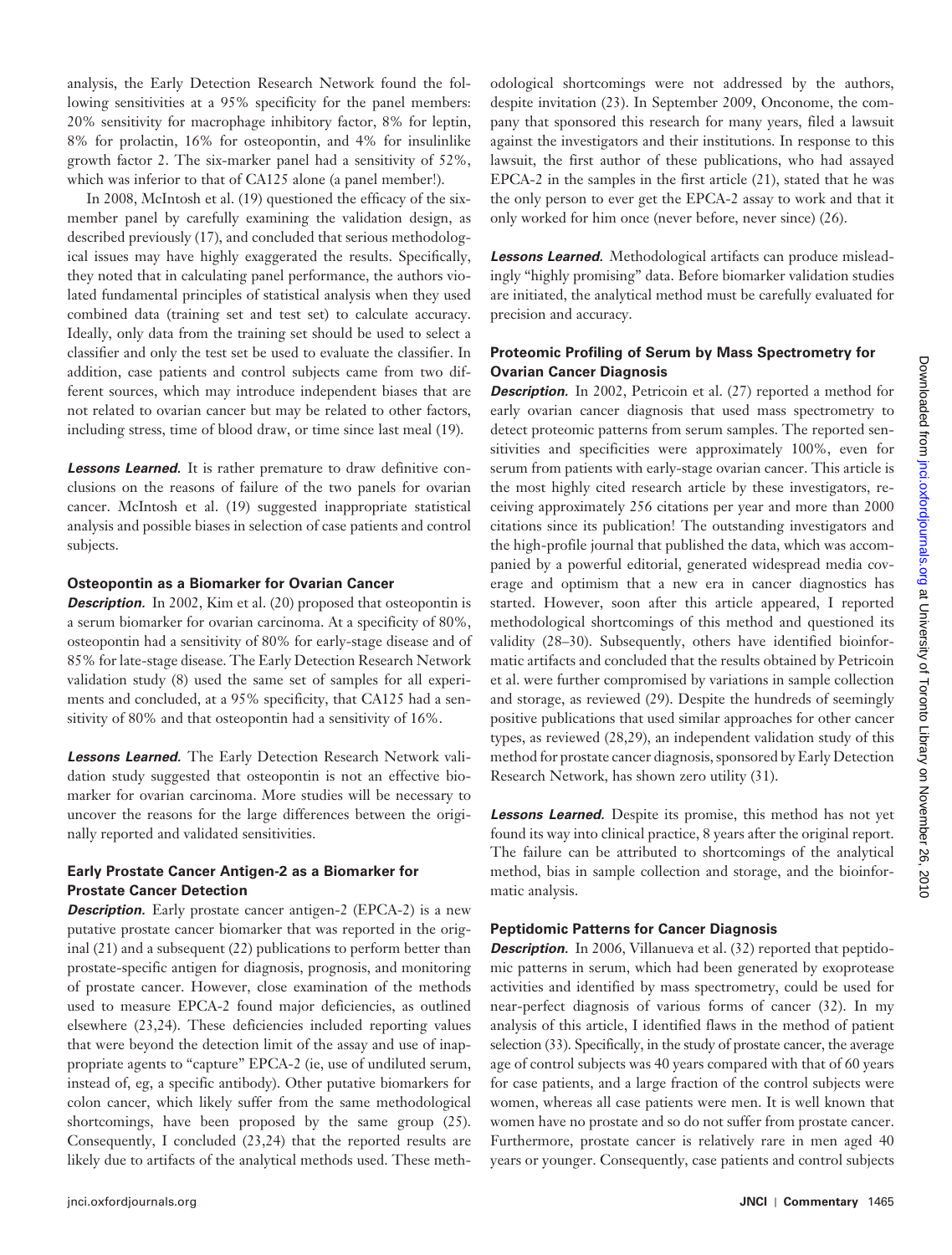were not matched well or wisely. Recently, a validation study (34) of this method has shown that peptides generated ex vivo from serum proteins by exoproteases are not useful biomarkers in ovarian cancer.

*Lessons Learned.*  This study is an example of poor study design. There was large bias in matching of case patient and control groups by age and sex.

# Concluding Remarks

The examples mentioned above confirm the old saying: Just because it is in print, does not mean it is true. I used selected examples from highly reputable and high-impact journals, which have very rigorous internal and external peer review and statistical review. Unfortunately, these examples likely represent the tip of the iceberg. The examples show that problems with preanalytical, analytical, postanalytical study design and statistical and/or bioinformatic deficiencies (9) could lead to serious misinterpretations and to generation of data that could be highly misleading. How could experienced authors, reviewers, and editors overlook these important deficiencies? Part of the problem is that many scientists, including even Nobel Prize winners in basic sciences, have embarked on biomarker discovery and validation with experiences from qualitative fields of science. Many of these individuals lack the necessary analytical and clinical backgrounds for such undertakings. I hope that highlighting these issues with cancer biomarkers will lead to the design of improved biomarker discovery studies in the future. An additional aid would be validation studies that follow recommendations, such as those in the reporting guidelines for Standards for Reporting of Diagnostic Accuracy, which clearly outline how validation studies should be designed and executed (35,36). It should be noted that similar concerns regarding overoptimistic reports for cancer prognostic factors, including gene expression signatures generated by microarray profiling, have been expressed by others (37–39). Last, but not least, it may be appropriate, in the future, not to call a molecule a biomarker until it passes at least one independent validation study.

#### **References**

- 1. Diamandis EP, Voelkerding KV, Drmanac R, Agus D, McPherson J. Next-generation sequencing: a new revolution in molecular diagnostics? *Clin Chem.* 2009;55(12):2088–2092.
- 2. Barry MJ. Screening for prostate cancer—the controversy that refuses to die. *N Engl J Med.* 2009;360(13):1351–1354.
- 3. Pepe MS, Etzioni R, Feng Z, et al. Phases of biomarker development for early detection of cancer. *J Natl Cancer Inst.* 2001;93(14):1054–1061.
- 4. Diamandis EP, Hoffman BR, Sturgeon CM. National Academy of Clinical Biochemistry Laboratory Medicine Practice Guidelines for use of tumor markers. *Clin Chem.* 2008;54(11):1935–1939.
- 5. Sturgeon CM, Duffy MJ, Stenman UH, et al. National Academy of Clinical Biochemistry Laboratory Medicine Practice Guidelines for use of tumor markers in prostate, colorectal, breast and ovarian cancers. *Clin Chem.* 2008;54(12):e11–e79.
- 6. Sturgeon CM, Hoffman BR, Chan DW, et al. National Academy of Clinical Biochemistry Laboratory Medicine Practice Guidelines for use of tumor markers in clinical practice: quality requirements. *Clin Chem.*  2008;54(8):e1–e10.
- 7. Sturgeon CM, Duffy MJ, Hoffman B, et al. National Academy of Clinical Biochemistry Laboratory Medicine Practice Guidelines for use of tumor markers in liver, bladder, cervical and gastric cancers. *Clin Chem.*  2010;56(6):e1–e48.
- 8. Cramer DW, Bast RC, Clarke C, et al. Phase III validation of ovarian cancer biomarkers in pre-diagnostic specimens from the PLCO screening trial. *Proceedings of the American Association for Cancer Research Annual Meeting.* 18–22 April 2009; Denver, CO. Abstract-LB96.
- 9. Ransohoff DF. Bias as a threat to the validity of cancer molecular-marker research. *Nat Rev Cancer.* 2005;5(2):142–149.
- 10. Fossel ET, Carr JM, McDonagh J. Water-suppressed proton nuclear magnetic resonance spectroscopy of plasma. *New Engl J Med.* 1986;315(22):1369–1376.
- 11. Shulman R. NMR—another cancer-test disappointment. *New Engl J Med.* 1990;322(14):1002–1003.
- 12. Engan T, Krane J, Klepp O, Krinnsland S. Proton nuclear magnetic resonance spectroscopy of plasma from healthy subjects and patients with cancer. *New Engl J Med.* 1990;322(14):949–953.
- 13. Okunieff P, Zietman A, Kahn J, et al. Lack of efficacy of water-suppressed proton nuclear magnetic resonance spectroscopy of plasma for the detection of malignant tumors. *New Engl J Med.* 1990;322(14):953–958.
- 14. Xu Y, Shen Z, Wiper DW, et al. Lysophosphatidic acid as a potential biomarker for ovarian and other gynecologic cancers. *JAMA.* 1998;280(8): 719–723.
- 15. Baker DL, Morrison P, Miller B, et al. Plasma lysophosphatidic acid concentration and ovarian cancer. *JAMA.* 2002;287(23):3081–3082.
- 16. Mor G, Visintin I, Lai Y, et al. Serum protein markers for early detection of ovarian cancer. *Proc Natl Acad Sci U S A.* 2005;102(21):7677–7682.
- 17. Visintin I, Feng Z, Longton G, et al. Diagnostic markers for early detection of ovarian cancer. *Clin Cancer Res.* 2008;14(4):1065–1072.
- 18. Kulasingam V, Diamandis EP. Strategies for discovering novel cancer biomarkers through utilization of emerging technologies. *Nature Clin Pract Oncol.* 2008;5(10):588–599.
- 19. McIntosh M, Anderson G, Drescher C, et al. Ovarian cancer early detection claims are biased. *Clin Cancer Res.* 2008;14(22):7574.
- 20. Kim J-H, Skates SJ, Uede T, et al. Osteopontin as a potential diagnostic biomarker for ovarian cancer. *JAMA.* 2002;287(13):1671–1679.
- 21. Leman ES, Cannon GW, Trock BJ, et al. EPCA-2: a highly specific serum marker for prostate cancer. *Urology.* 2007;69(4):714–721.
- 22. Leman ES, Magheli A, Cannon GW, Mangold L, Partin AW, Getzenberg RH. Analysis of a serum test for prostate cancer that detects a second epitope of EPCA-2. *Prostate.* 2009;69(11):1188–1194.
- 23. Diamandis EP. POINT: EPCA-2: a promising new serum biomarker for prostatic carcinoma? *Clin Biochem.* 2007;40(18):1437–1439.
- 24. Diamandis EP. Early prostate cancer antigen-2 (EPCA-2): a controversial prostate cancer biomarker? *Clin Chem.* 2010;56(4):542–544.
- 25. Leman ES, Schoen RE, Weissfeld JL, et al. Initial analyses of colon cancer-specific antigen (CCSA)-3 and CCSA-4 as colorectal cancer-associated serum markers. *Cancer Res.* 2007;67(12):5600–5605.
- 26. Hughes V. Markers of dispute. *Nature Med.* 2009;15(12):1339–1343.
- 27. Petricoin EF III, Ardekani AM, Hitt BA, et al. Use of proteomic patterns in serum to identify ovarian cancer. *Lancet.* 2002;359(9306):572–577.
- 28. Diamandis EP. Proteomic patterns in biological fluids: do they represent the future of cancer diagnostics? *Clin Chem.* 2003;49(8):1272–1278.
- 29. Diamandis EP. Mass spectrometry as a diagnostic and a cancer biomarker discovery tool: opportunities and potential limitations. *Mol Cell Proteomics.* 2004;3(4):367–378.
- 30. Diamandis EP. Analysis of serum proteomic patterns for early cancer diagnosis: drawing attention to potential problems. *J Natl Cancer Inst.*  2004;96(5):353–356.
- 31. McLerran D, Grizzle WE, Feng Z, et al. SELDI-TOF MS whole serum proteomic profiling with IMAC surface does not reliably detect prostate cancer. *Clin Chem.* 2008;54(1):53–60.
- 32. Villanueva J, Shaffer DR, Phillip J, et al. Differential exoprotease activities confer tumor-specific serum peptidome patterns. *J Clin Invest.* 2006;116(1): 271–284.
- 33. Diamandis EP, Kulasingam K, Sardana G. Letter to the editor about differential exoprotease activities confer tumor-specific serum peptidome. *J Clin Invest.* 2006;(6). [http://www.jci.org/cgi/eletters/116/1/271#464].